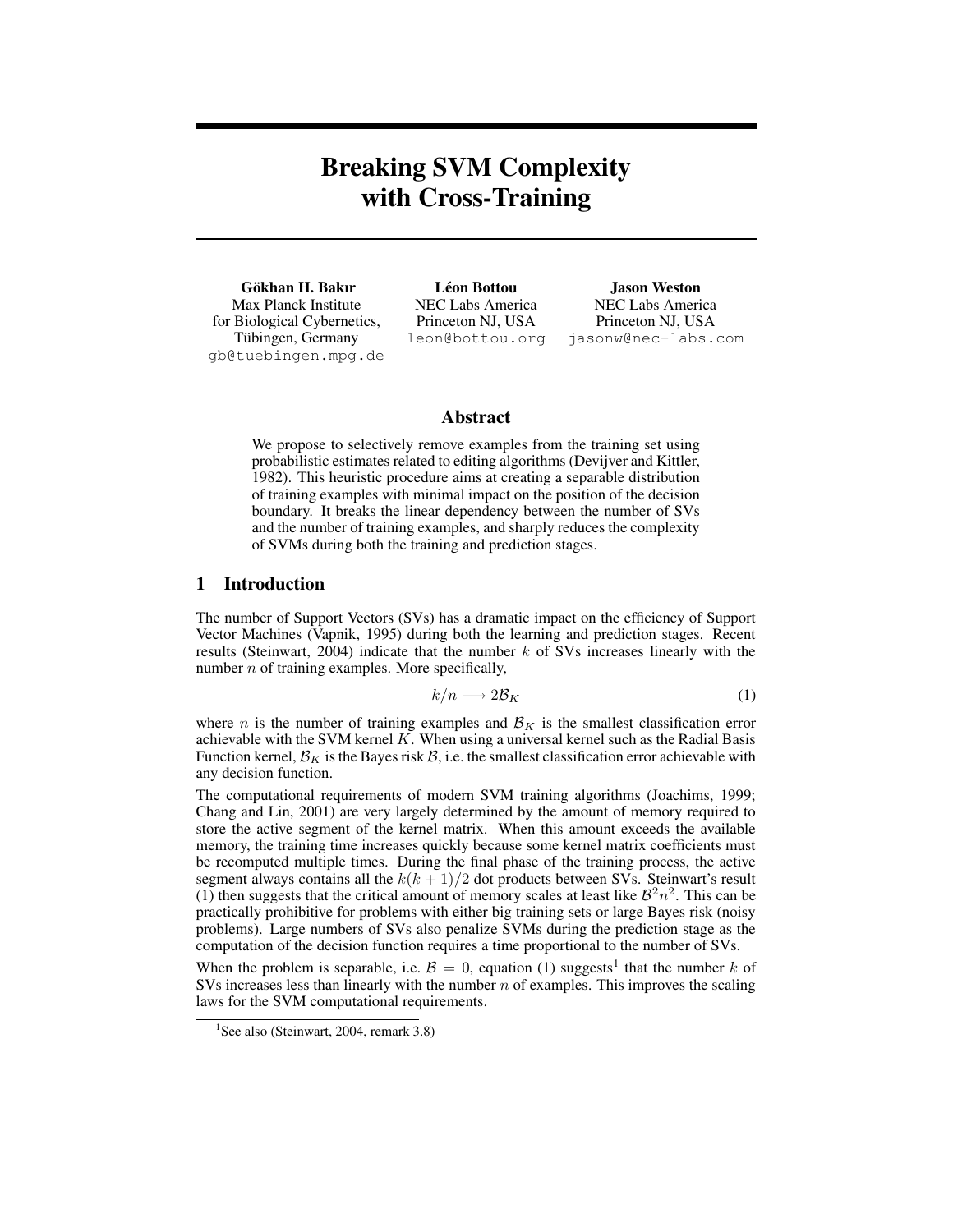In this paper, we propose to selectively remove examples from the training set using probabilistic estimates inspired by training set editing algorithms (Devijver and Kittler, 1982). The removal procedure aims at creating a separable set of training examples without modifying the location of the decision boundary. Making the problem separable breaks the linear dependency between the number of SVs and the number of training examples.

# **2 Related work**

#### **2.1 Salient facts about SVMs**

We focus now on the C-SVM applied to the two-class pattern recognition problem. See (Burges, 1998) for a concise reference. Given n training patterns  $x_i$  and their associated classes  $y_i = \pm 1$ , the SVM decision function is:

$$
f(x) = \sum_{i=1}^{n} \alpha_i^* y_i K(x_i, x) + b^*
$$
 (2)

The coefficient  $\alpha_i^*$  in (2) are obtained by solving a quadratic programing problem:

$$
\alpha^* = \arg \max_{\alpha} \sum_{i} \alpha_i - \frac{1}{2} \sum_{i,j} \alpha_i \alpha_j y_i y_j K(x_i, x_j)
$$
\nsubject to  $\forall i, 0 \leq \alpha_i \leq C$  and  $\sum_{i} \alpha_i y_i = 0$ 

\n(3)

This optimization yields three categories of training examples depending on  $\alpha_i^*$ . Within each category, the possible values of the margins  $y_i f(x_i)$  are prescribed by the Karush-Kuhn-Tucker optimality conditions.

- Examples such that  $\alpha_i^* = C$  are called *bouncing SVs* or *margin errors* and satisfy  $y_i f(x_i) < 1$ . The set of bouncing SVs includes all training examples misclassified by the SVM, i.e. those which have a negative margin  $y_i f(x_i) < 0$ .
- Examples such that  $0 < \alpha_i^* < C$  are called *ordinary SVs* and satisfy  $y_i f(x_i) = 1$ .
- Examples such that  $\alpha_i^* = 0$  satisfy relation  $y_i f(x_i) > 1$ . These examples play no role in the SVM decision function (2). Retraining after discarding these examples would still yield the same SVM decision function (2).

These facts provide some insight into Steinwart's result (1). The SVM decision function, like any other decision rule, must asymptotically misclassify at least  $\mathcal{B}n$  examples, where  $\beta$  is the Bayes risk. All these examples must therefore become bouncing SVs.

To illustrate dependence on the Bayes risk, we perform a linear classification task in two dimensions under varying amount of class overlap. The class distributions were uniform on a unit square with centers  $c_1$  and  $c_2$ . Varying the distance between  $c_1$  and  $c_2$  allows us to control the Bayes risk. The results are shown in figure 1.

#### **2.2 A posteriori reduction of the number of SVs.**

Several techniques aim to reduce the prediction complexity of SVMs by expressing the SVM solution (2) with a smaller kernel expansion. Since one must compute the SVM solution before applying these post-processing techniques, they are not suitable for reducing the complexity of the training stage.

**Reduced Set Construction.** Burges (Burges, 1996) proposes to construct new patterns  $z_i$  in order to define a compact approximation of the decision function (2). Reduced set construction usually involves solving a non convex optimization problem and is not applicable on arbitrary inputs such as graphs or strings.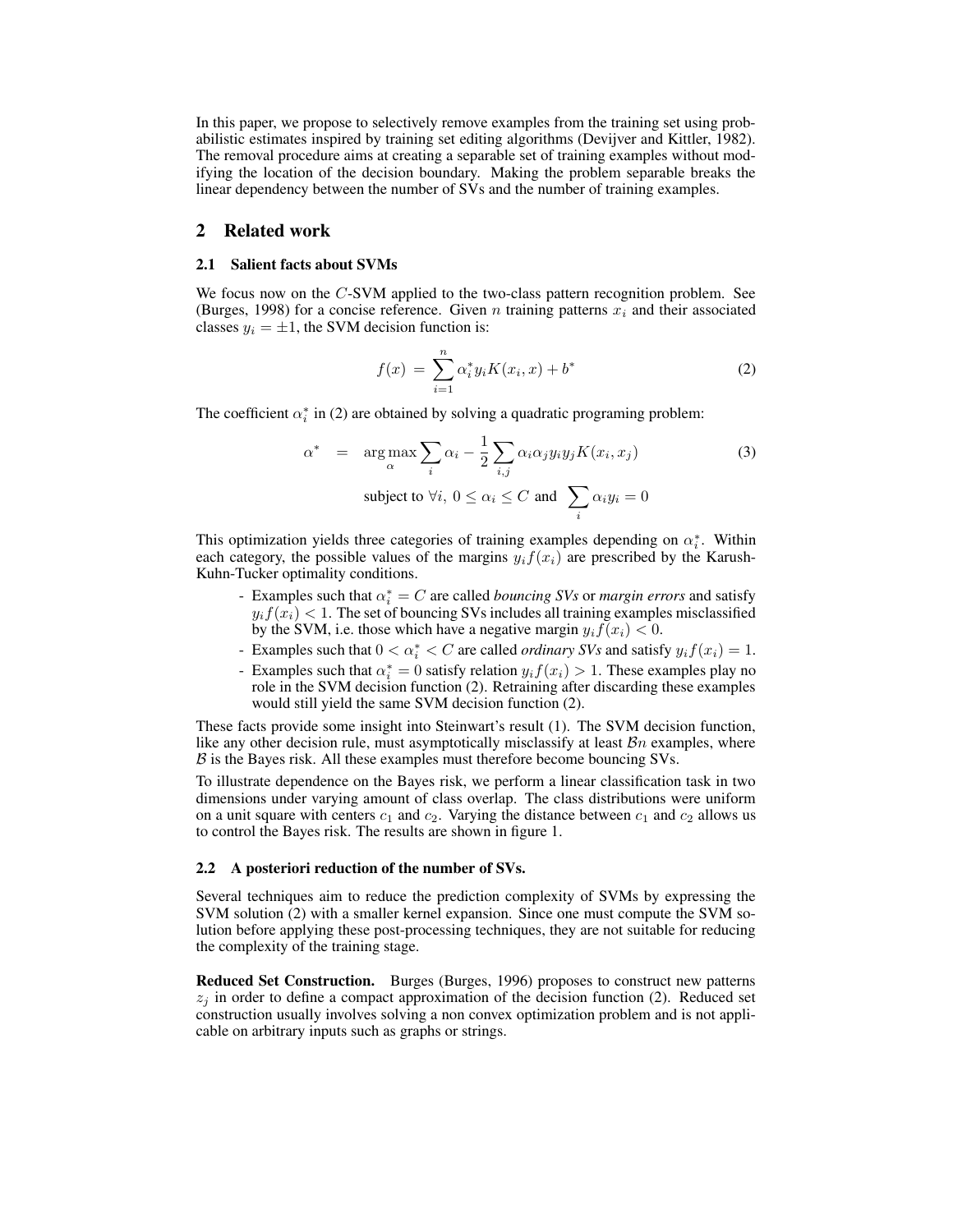

Figure 1: Effect of noise on the number of support vectors. The number of ordinary SVs stays almost constant whereas the number of bouncing SVs grows. Additional support vectors do not give extra information as indicated by the rank of the kernel matrix. See section 2.1.



Figure 2: Histogram of SVs selected by the  $\ell_1$  penalization method on the MNIST 3-8 discrimination task. The initial SVs have been ordered on the x-axis by increasing margin  $y f(x)$ and decreasing  $\alpha$ . See last paragraph in section 2.2.

**Reduced Set Selection.** The set of basis<sup>2</sup> functions  $K(x_i, \cdot)$  associated with the SVs  $x_i$ do not necessarily constitute a linearly independent family. The same decision function  $f(\cdot)$ can then be expressed by multiple linear combination of the functions  $K(x_i, \cdot)$ . Reduced set selection methods attempt to select a subset of the SVs that is sufficient to express the SVM decision function. For instance, (Downs, Gates and Masters, 2001) propose to compute the row echelon form of the kernel matrix and discard SVs that lead to zero rows. This approach maintains the original SVM decision function.

In contrast, the  $\ell_1$  penalization method suggested in (Schölkopf and Smola, 2002, sect. 18.4.2) simply attempts to construct a sufficiently good approximation of the original SVM decision function by solving

$$
\arg\min_{\beta} \left\| \sum_{i} \alpha_i^* y_i K(x_i, \cdot) - \sum_{i} \beta_i y_i K(x_i, \cdot) \right\|_{\mathcal{K}}^2 + \lambda \sum_{i} |\beta_i| \tag{4}
$$

where parameter  $\lambda$  trades accuracy versus sparsity, and  $\|\cdot\|_{\mathcal{K}}$  denotes the Reproducing Kernel Hilbert Space norm (Schölkopf and Smola, 2002, definition 2.9). Simplifying expression (4) yields a numerically tractable quadratic programming problem.

**Which examples are selected?** We have investigated the  $\ell_1$  penalization method (4) as follows. We train a first SVM to discriminate digits 3 and 8 on the MNIST dataset (see section 4.2) after randomly swapping 10% of the class labels in the training set. We then select a subset of the resulting support vectors using the  $\ell_1$  penalization method.

Choosing  $\lambda$  is quite difficult in practice. To evaluate the accuracy of the procedure, we train a second SVM on the selected vectors, compare its recognition accuracy with that of the first SVM. This was best achieved by enforcing the constraint  $\beta_i \geq 0$  in (4) because the second SVM cannot return an expansion with negative coefficients.

Figure 2 shows the histogram of selected SVs. The initial support vectors have been ordered on the x-axis by increasing values of  $y_i f(x_i)$ , and, in the case of margin SVs, by decreasing values of  $\alpha_i$ . The selected SVs includes *virtually no misclassified SVs*, but instead concentrates on *SVs with large*  $\alpha_i$ .

This result suggests that simple pre-processing methods might indicate which training examples are really critical for SVM classification.

<sup>&</sup>lt;sup>2</sup>We use the customary name *basis functions* despite linear dependence...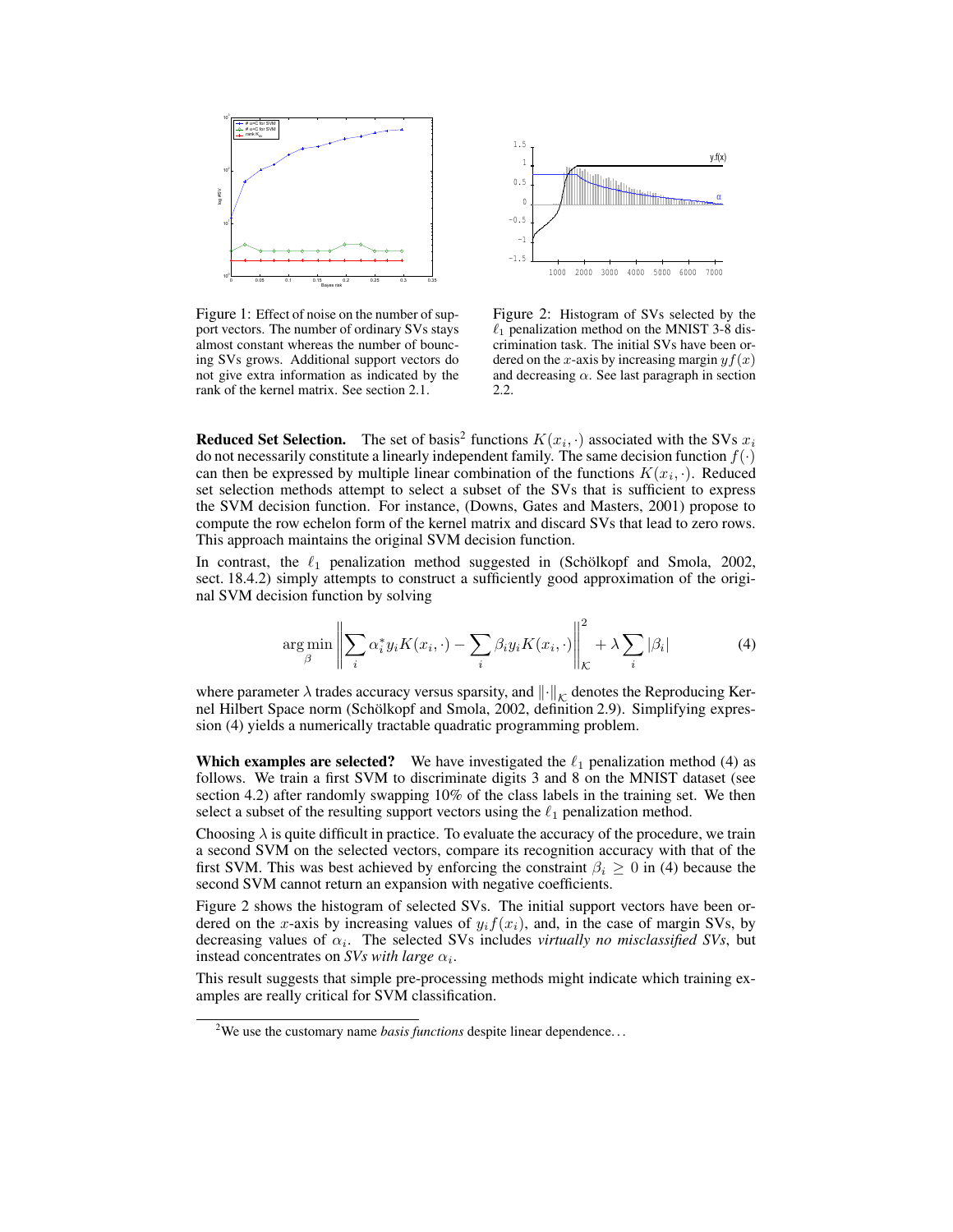#### **2.3 Training set editing techniques**

We now consider techniques for reducing the set of training examples before running a training algorithm. Reducing the amount of training data is indeed an obvious way to reduce the complexity of training. Quantization and clustering methods might be used to achieve this goal. These methods however reduce the training data without considering the loss function of interest, and therefore sacrifice classification accuracy. We focus instead on *editing techniques*, i.e. techniques for discarding selected training examples with the aim of achieving similar or better classification accuracy.

Two prototypical editing techniques, MULTIEDIT and CONDENSE, have been thoroughly studied (Devijver and Kittler, 1982, chapter 3) in the context of the nearest neighbor (1- NN) classification rule.

**Removing interior examples.** The CONDENSE algorithm was first described by (Hart, 1968). This algorithm selects a subset of the training examples whose 1-NN decision boundary still classifies correctly all of the initial training examples:

**Algorithm 1 (CONDENSE).**

- *1 Select a random training example and put it in set* R*.*
- *2 For each training example*  $i = 1, \ldots, n$  *: classify example i using the 1-NN rule with set* R *as the training set, and insert it into* R *if it is misclassified.*
- *3 Return to step 2 if* R *has been modified during the last pass.*
- *4 The final contents of* R *constitute the condensed training set.*

This is best understood when both classes form homogeneous clusters in the feature space. Algorithm 1 discards training examples located in the interior of each cluster.

This strategy works poorly when there is a large overlap between the pattern distributions of both classes, that is to say when the Bayes risk  $\beta$  is large. Consider for instance a feature space region where  $P(y = +1 | x) > P(y = -1 | x) > 0$ . A small number of training examples of class  $y = -1$  can still appear in such a region. We say that they are located on the wrong side of the Bayes decision boundary. Asymptotically, all such training examples belong to the condensed training set in order to ensure that they are properly recognized as members of class  $y = -1$ .

**Removing noise examples.** The *Edited Nearest Neighbor* rule (Wilson, 1972) suggests to first discard all training examples that are misclassified when applying the 1-NN rule using all  $n - 1$  remaining examples as the training set. It was shown that removing these examples *improves* the asymptotic performance of the nearest neighbor rule. Whereas the 1-NN risk is asymptotically bounded by  $2B$ , the Edited 1-NN risk is asymptotically bounded by  $1.2 \, \mathcal{B}$ , where  $\mathcal{B}$  is the Bayes risk.

The MULTIEDIT algorithm (Devijver and Kittler, 1982, section 3.11) asymptotically discards *all* the training examples located on the wrong side of the Bayes decision boundary. The asymptotic risk of the multi-edited nearest neighbor rule is the Bayes risk  $\beta$ .

## **Algorithm 2 (MULTIEDIT).**

- *1 Divide randomly the training data into s splits*  $S_1, \ldots, S_s$ . Let us call  $f_i$  the 1-NN classifier *that uses*  $S_i$  *as the training set.*
- *2 Classify all examples in*  $S_i$  *using the classifier*  $f_{(i+1) \mod s}$  *and discard all misclassified examples.*
- *3 Gather all the remaining examples and return to step 1 if any example has been discarded during the last* T *iterations.*
- *4 The remaining examples constitute the multiedited training set.*

By discarding examples located on the wrong side of the Bayes decision boundary, algorithm MULTIEDIT constructs a new training set whose apparent distribution has the same Bayes decision boundary as the original problem, but with Bayes risk equal to 0. Devijver and Kittler claim that MULTIEDIT produces an ideal training set for CONDENSE.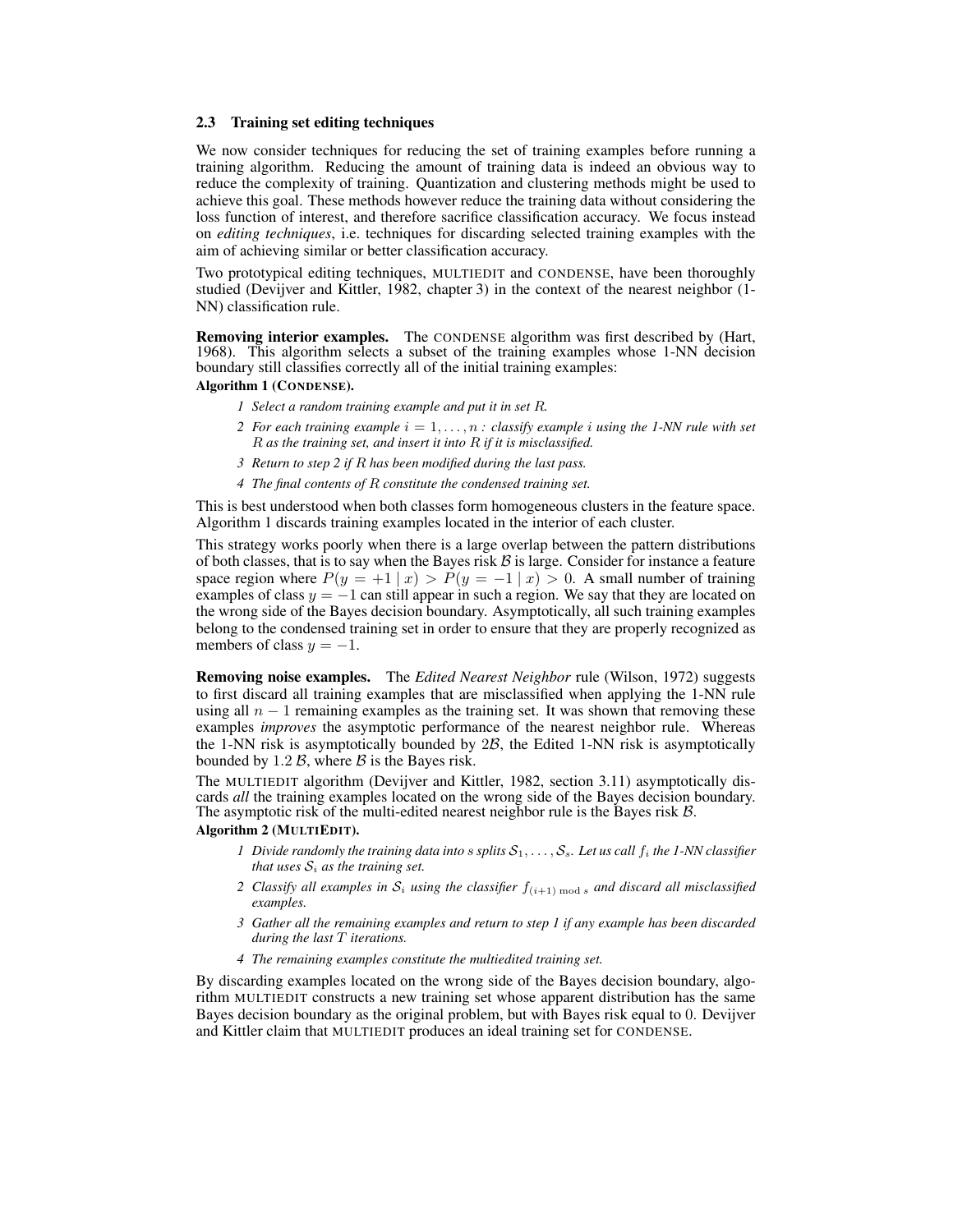Algorithm MULTIEDIT also discards some proportion of training examples located on the correct side of Bayes decision boundary. Asymptotically this does not matter. However this is often a problem in practice. . .

#### **2.4 Editing algorithms and SVMs**

Training examples recognized with high confidence usually do not appear in the SVM solution (2) because they do not become support vectors. On the other hand, outliers always become support vectors. Intuitively, SVMs display the properties of the CONDENSE but lack the properties of the MULTIEDIT algorithm.

The mathematical proofs for the asymptotic properties of MULTIEDIT depend on the specific nature of the 1-NN classification rule. The MULTIEDIT algorithm itself could be identically defined for any classifier. This suggests (but does not prove) that these properties might remain valid for SVM classifiers<sup>3</sup>.

> This contribution is an *empirical* attempt to endow Support Vector Machines with the properties of the MULTIEDIT algorithm.

Editing SVM training sets implicitly modifies the SVM loss function in a way that relates to robust statistics. Editing alters the apparent distribution of training examples such that the class distributions  $P(x | y = 1)$  and  $P(x | y = -1)$  no longer overlap. If the class distributions were known, this could be done by trimming the tails of the class distributions. A similar effect could be obtained by altering the SVM loss function (the hinge loss) into a non convex loss function that gives less weight to outliers.

# **3 Cross-Training**

Cross-Training is a representative algorithm of such combinations of SVMs and editing algorithms. It begins with creating  $s$  subsets of the training set with  $r$  examples each. Independent SVMs are then trained on each subset. The decision functions of these SVMs are then used to discard two types of training examples: those which are confidently recognized, as in CONDENSE, and those which are misclassified, as in MULTIEDIT. A final SVM is then trained using the remaining examples.

#### **Algorithm 3 (CROSSTRAINING).**

- *1 Create* s *subsets of size* r *by randomly drawing* r/2 *examples of each class.*
- *2 Train* s *independent SVMs* f1, . . . , f<sup>s</sup> *using each of the subsets as the training set.*
- *3 For each training example*  $(x_i, y_i)$  *estimate the margin average*  $m_i$  *and variance*  $v_i$ *:*

$$
m_i = \frac{1}{s} \sum_{r=1}^s y_i f_r(x_i) \qquad v_i = \frac{1}{s} \sum_{r=1}^s (m_i - y_i f_r(x_i))^2
$$

- *4 Discard all training examples for which*  $m_i + v_i < 0$ .
- *5 Discard all training examples for which*  $m_i v_i > 1$ .
- *6 Train a final SVM on the remaining training examples.*

The apparent simplicity of this algorithm hides a lot of hyperparameters. The value of the C parameters for the SVMs at steps [2] and [6] has a considerable effect on the overall performance of the algorithm.

For the first stage SVMs, we choose the C parameter which yields the best performance on training sets of size  $r$ . For the second stage SVMs, we choose the  $C$  parameter which yields the best overall performance measured on a separate validation set.

Furthermore, we discovered that the discarding steps tend to produce a final set of training examples with very different numbers of examples for each class. Specific measures to alleviate this problem are discussed in section 4.3.

<sup>&</sup>lt;sup>3</sup>Further comfort comes from the knowledge that a SVM with the RBF kernel and without threshold term b implements the 1-NN rule when the RBF radius tends to zero.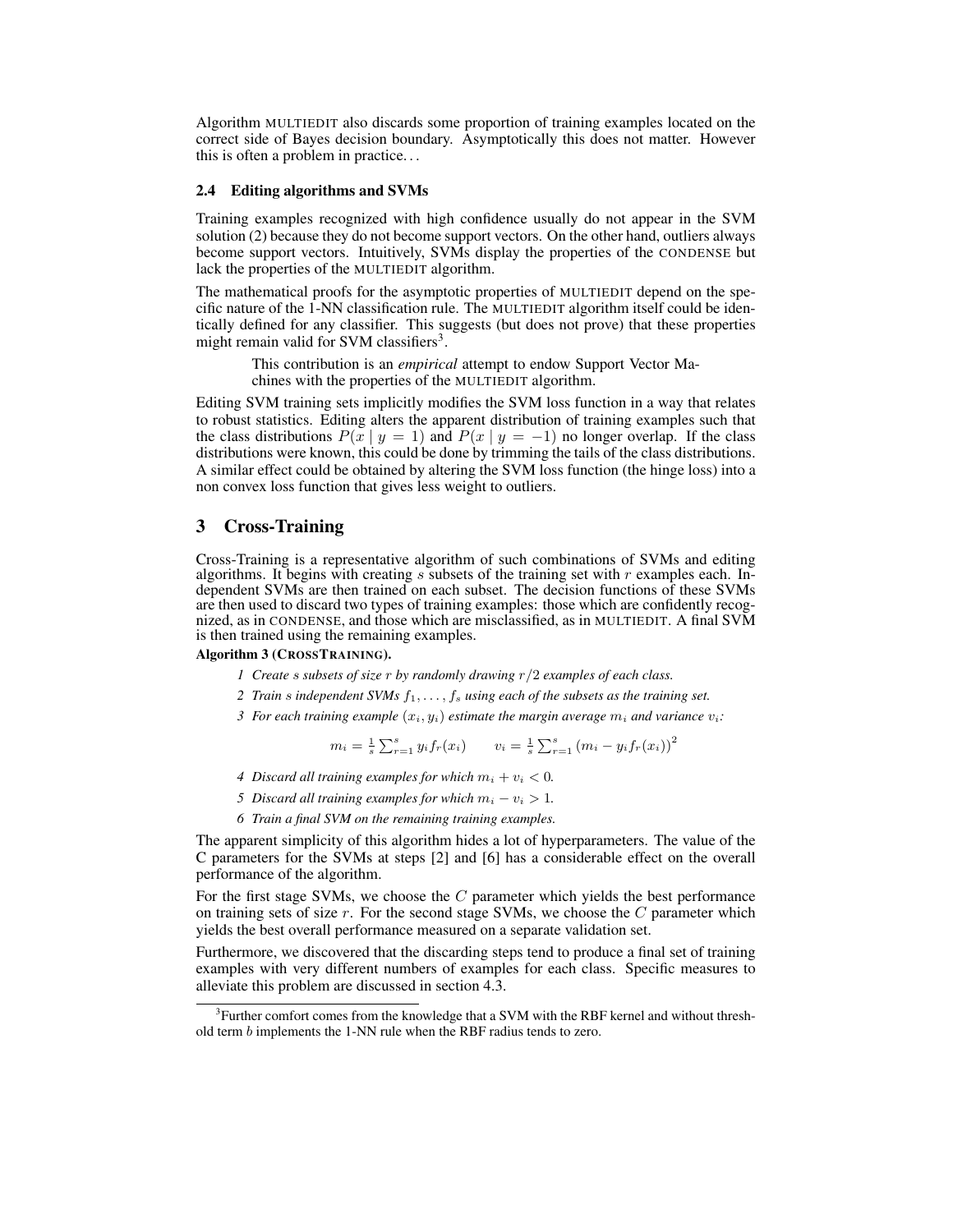

Figure 3: Comparing LIBSVM and Cross-Training on a toy problem of two Gaussian clouds for increasing number of training points. Cross-Training gives an almost constant number of support vectors (left figure) for increasing training set size, whereas in LIBSVM the number of support vectors increases linearly. The error rates behave similarly (middle figure), and Cross-Training gives an improved training time (right figure). See section 4.1.

# **4 Experiments**

## **4.1 Artificial Data**

We first constructed artificial data, by generating two classes from two Gaussian clouds in 10 dimensions with means  $(1, 1, 1, 1, 1, 0, 0, 0, 0, 0)$  and  $(-1, -1, -1, -1, -1, 0, 0, 0, 0, 0)$ and standard deviation 4. We trained a linear SVM for differing amounts of training points, selecting C via cross validation. We compare the performance of  $LIBSVM<sup>4</sup>$  with Cross-Training using LIBSVM with  $s = 5$ , averaging over 10 splits. The results given in figure 3 show a reduction in SVs and computation time using Cross-Training, with no loss in accuracy.

## **4.2 Artificial Noise**

Our second experiment involves the discrimination of digits  $\overline{3}$  and  $\overline{8}$  in the MNIST<sup>5</sup> database. Artificial noise was introduced by swapping the labels of 0%, 5%, 10% and 15% of the examples. There are 11982 training examples and 1984 testing examples. All experiments were carried out using LIBSVM's  $\nu$ -SVM (Chang and Lin, 2001) with the RBF kernel ( $\gamma = 0.005$ ). Cross-Training was carried out by splitting the 11982 training examples into 5 subsets. Figure 4 reports our results for various amounts of label noise. The number of SVs (left figure) increases linearly for the standard SVM and stays constant for the Cross-Training SVM. The test errors (middle figure) seem similar. Since our label noise is artificial, we can also measure the misclassification rate on the unmodified testing set (right figure). This measurement shows a slight loss of accuracy without statistical significance.

## **4.3 Benchmark Data**

Finally the cross-training algorithm was applied to real data sets from both the ANU repository<sup>6</sup> and from the the UCI repository<sup>7</sup>.

Experimental results were quite disappointing until we realized that the discarding steps tends to produce training sets with very different numbers of examples for each class. To alleviate this problem, after training each SVM, we choose the value of the threshold  $b^*$ 

<sup>4</sup> http://www.csie.ntu.edu.tw/∼cjlin/libsvm/

<sup>5</sup> http://yann.lecun.com/exdb/mnist

<sup>6</sup> http://mlg.anu.edu.au/∼raetsch/data/index.html

<sup>7</sup> ftp://ftp.ics.uci.edu/pub/machine-learning-databases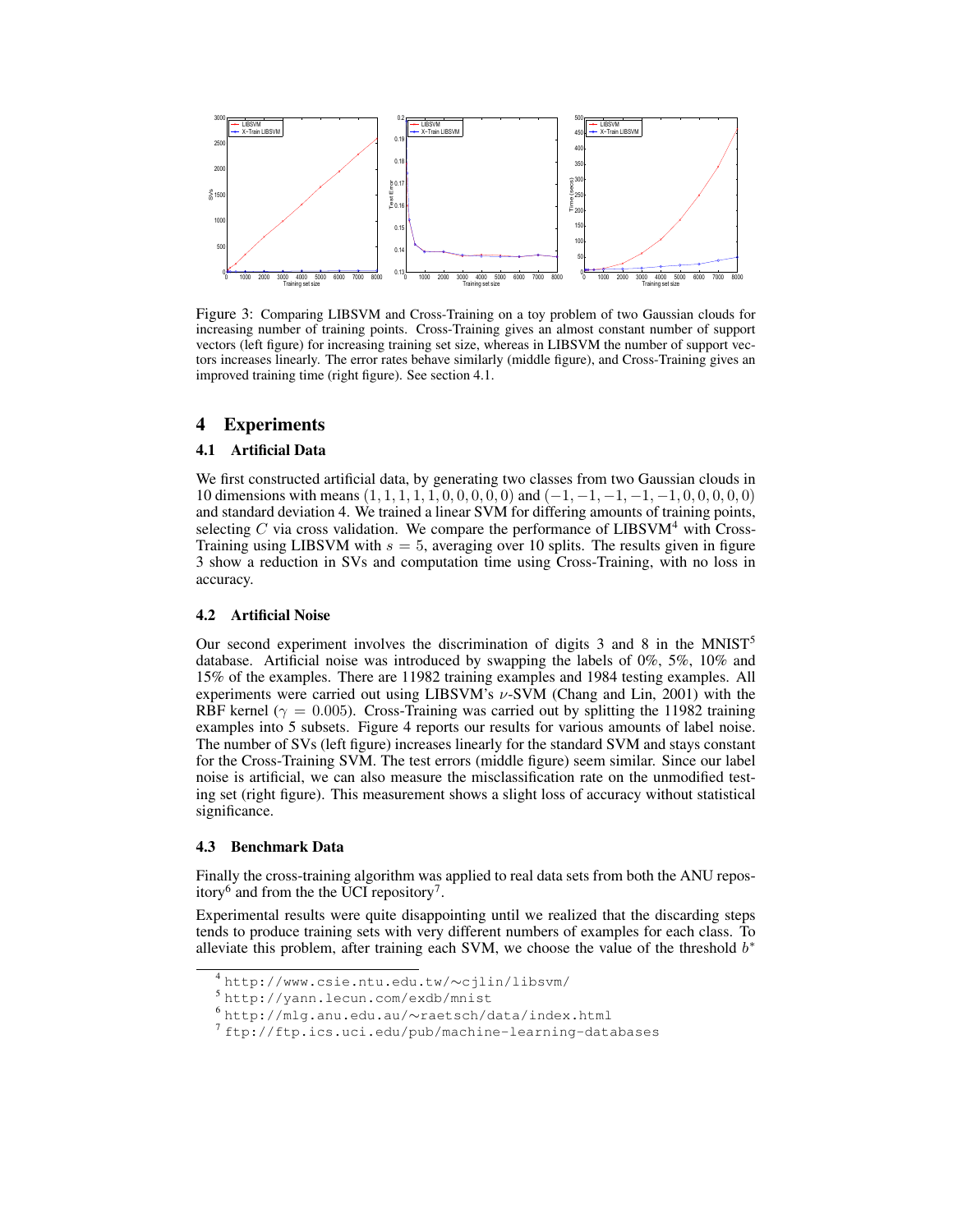

Figure 4: Number of SVs (left figure) and test error (middle figure) for varying amounts of label noise on the MNIST 3-8 discrimination task. The  $x$ -axis in all graphs shows the amount of label noise; white squares correspond to LIBSVM; black circles to Cross-Training; dashed lines to bagging the first stage Cross-Training SVMs. The last graph (right figure) shows the test error measured without label noise. See section 4.2

in (2) which achieves the best validation performance. We also attempt to balance the final training set by re-inserting examples discarded during step [5] of the cross-training algorithm.

Experiments were carried out using RBF kernels with the kernel width reported in the literature. In the SVM experiments, the value of parameter  $C$  was determined by crossvalidation and then used for training a SVM on the full dataset. In the cross-training experiments, we make a validation set by taking  $r/3$  examples from the training set. These examples are only used for choosing the values of C and for adjusting the SVM thresholds. Details and source code are available<sup>8</sup>.

|          | Train  | Test  | <b>SVM</b>  | <b>SVM</b> | <b>XTrain</b>    | $X$ Train   | <b>XTrain</b> |
|----------|--------|-------|-------------|------------|------------------|-------------|---------------|
| Dataset  | Size   | Size  | Perf. $[%]$ | #SV        | <b>Subsets</b>   | Perf. $[%]$ | #SV           |
| Banana   | 400    | 4900  | 89.0        | 111        | $5\times200$     | 88.2        | 51            |
| Waveform | 400    | 4600  | 90.2        | 172        | $5\times200$     | 88.7        | 87            |
| Splice   | 1000   | 2175  | 90.0        | 601        | $5\times300$     | 89.9        | 522           |
| Adult    | 3185   | 16280 | 84.2        | 1207       | $5\times700$     | 84.2        | 606           |
| Adult    | 32560  | 16280 | 85.1        | 11325      | $5\times6000$    | 84.8        | 1194          |
| Forest   | 50000  | 58100 | 90.3        | 12476      | $5 \times 10000$ | 89.2        | 7967          |
| Forest   | 90000  | 58100 | 91.6        | 18983      | $5 \times 18000$ | 90.7        | 13023         |
| Forest   | 200000 | 58100 |             |            | $8\times30000$   | 92.1        | 19526         |

Table 1: Comparison of SVM and Cross-Training results on standard benchmark data sets.

The columns in table 1 contain the dataset name, the size of the training set used for the experiment, the size of the test set, the SVM accuracy and number of SVs, the Cross-Training subset configuration, accuracy, and final number of SVs. Bold typeface indicates which differences were statistically significant according to a paired test. These numbers should be considered carefully because they are impacted by the discrete nature of the grid search for parameter C. The general trend still indicates that Cross-Training causes a slight loss of accuracy but requires much less SVs.

Our largest training set contains 200000 examples. Training a standard SVM on such a set takes about one week of computation. We do not report this result because it was not practical to determine a good value of  $C$  for this experiment. Cross-Training with specified hyperparameters runs overnight. Cross-Training with hyperparameter grid searches runs in two days.

We do not report detailled timing results because much of the actual time can be attributed

<sup>8</sup> http://www.kyb.tuebingen.mpg.de/bs/people/gb/xtraining